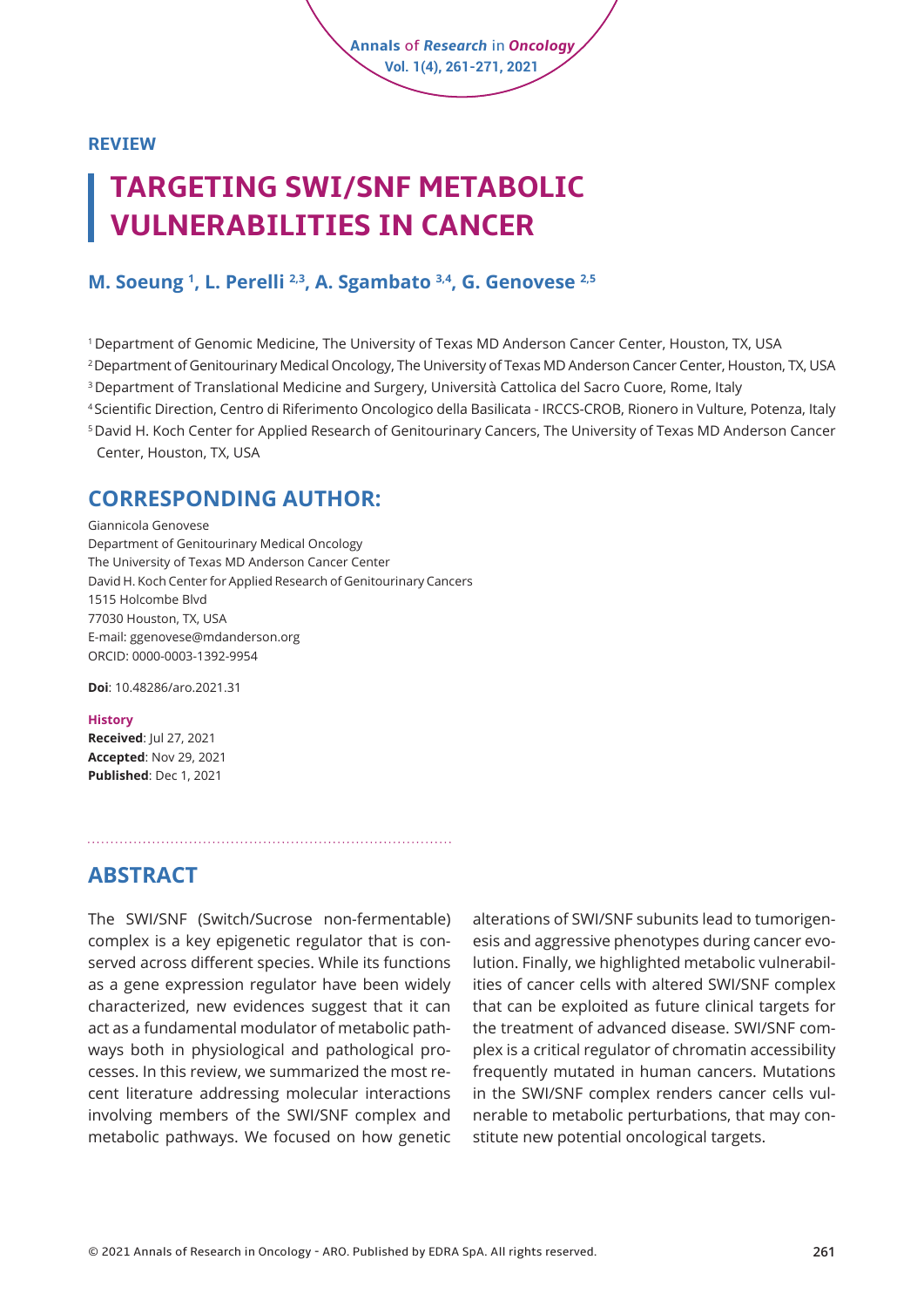#### **KEY WORDS**

*SWI/SNF; Metabolism; Cancer; Vulnerabilities.*

#### **IMPACT STATEMENT**

SWI/SNF complex is a critical regulator of chromatin accessibility frequently mutated in human cancers. Mutations in the SWI/SNF complex renders cancer cells vulnerable to metabolic perturbations, that may constitute new potential oncological targets.

#### **THE SWI/SNF COMPLEX IN HOMEOSTASIS**

The SWI/SNF (Switch/Sucrose non-fermentable), also known as the BAF (BRG1-BRM-associated factor), complex, principally functions as an orchestrator of gene expression regulation by coordinating the chromatin remodeling process via Adenosine triphosphate (ATP) hydrolysis and interaction with transcription factors. Therefore, the SWI/SNF complex plays a major role in several cellular functions as well as physiological and pathological processes such as cancer (1). As a chromatin remodeler, the SWI/SNF complex is involved in orchestrating a plethora of cellular processes to maintain homeostasis by changing the accessibility status of chromatin, thereby activating or repressing gene transcription (1, 2). Studies have suggested that the SWI/SNF subunits are likely tightly regulated to maintain their critical functions in establishing cellular homeostasis (3). Consequently, an imbalance in the concentration of SWI/SNF proteins can lead to diseases like cancer (**figure 1**). Bultman and colleagues showed that homozygous knockout of SMARCA4 (also called BRG1) in mouse models was embryonic lethal, while heterozygotes had a higher proclivity to develop tumors (4). Other studies have shown that ectopically overexpressing SWI/ SNF subunits induces senescence in cells, further supporting the notion that the correct concentration of SWI/SNF proteins is important in homeostasis and that their imbalances can lead to dire consequences (5).

#### **THE SWI/SNF COMPLEX IN CANCER**

Analysis of malignant rhabdoid tumors (MRTs) and atypical/teratoid rhabdoid tumors (AT/RT) genomes identified mutations and deletions on the *SMARCB1* locus of chromosome 22, providing the first evidence of the role of the SWI/SNF complex



**Figure 1***. Illustration showing how the SWI/SNF complex plays a critical role in maintaining cellular homeostasis by modulating chromatin accessibility (left). Consequentially, SWI/SNF mutations can lead to disruptions in cellular homeostasis that lead to disease (right). Created with BioRender.com.*

in cancer (6). Additional studies have shown that other subunits of the SWI/SNF complex are dysregulated in cancer; a meta-analysis by Kadoch and colleagues demonstrated that the SWI/SNF complex is mutated in more than 20% of human cancers (7). A review by Hodges showed, using data from The Cancer Genome Atlas (TCGA), that SWI/SNF complex subunits are frequently mutated in human cancers, and that mutations occur in subunit-specific patterns, further supporting the importance of targeting the SWI/SNF complex as a modality of treatment (8). Previous reviews have extensively summarized the research on the SWI/ SNF complex in human cancers, demonstrating the significant role of the SWI/SNF complex in tumorigenesis, maintenance, and progression (1, 8) . However, the mechanism of how mutations in the SWI/SNF complex lead to tumorigenesis and disease progression is still largely unknown. Deeper molecular understanding of how SWI/SNF mutations cause disease is complicated by the fact that the SWI/SNF complex is composed of up to 15 subunits that are encoded by 29 genes, which can result in 1400 different combinations of the complex assembly (9, 10). Given the complexity of the SWI/SNF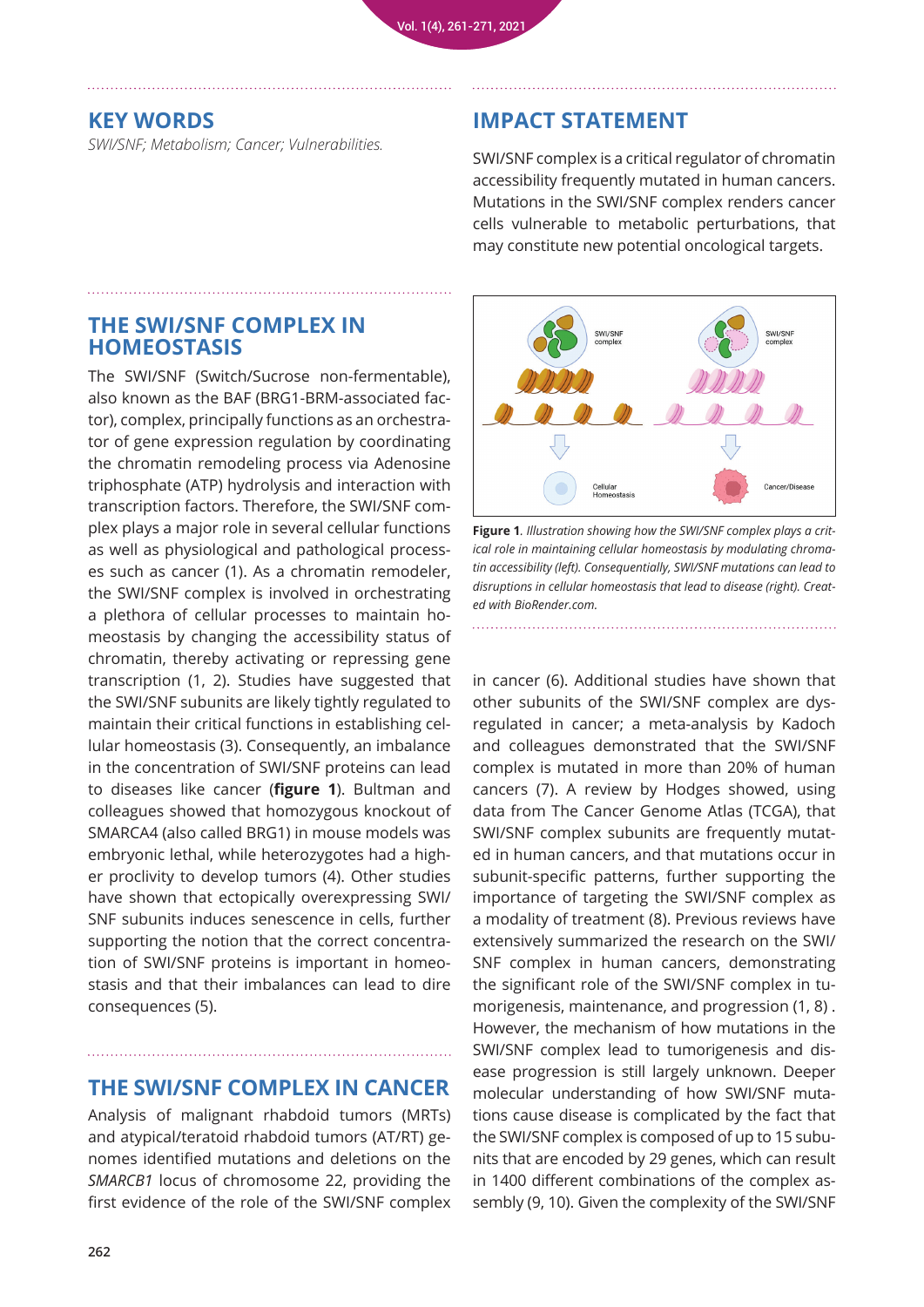complex, different mutations can result in different biological effects, highlighting the critical role of the SWI/SNF complex in regulating cell homeostasis.

This review summarizes an emerging body of data strongly suggesting that the SWI/SNF complex plays a critical role in cellular metabolism. Therefore, it is provocative to postulate that cancers and other diseases characterized by SWI/SNF genetic alterations are "metabolic diseases" that could be targeted by a new set of tools modulating the cellular metabolic status. Although the role of the SWI/SNF complex in metabolism and disease is a developing research field in humans, the role of the SWI/SNF complex in yeast (*Saccharomyces cerevisiae*) metabolism has been characterized to a larger extent. The SWI/SNF complex, was first studied in *S. cerevisiae*, but it has since been investigated in other organisms, including *Drosophila melanogaster* and other mammals due to the growing evidence of its fundamental role in human diseases. Since it has been extensively investigated in various organisms, the nomenclature for the SWI/SNF complex can mislead researchers in understanding the specific roles of each subunit. For clarity, this review will refer to the complex as the SWI/SNF complex and utilize the HUGO nomenclature for the subunits. Overall, this review will summarize the current body of literature demonstrating the role of the SWI/SNF complex in metabolic processes and the associated vulnerabilities in human diseases like cancer.

#### **METABOLIC FLEXIBILITY IN ENERGY HOMEOSTASIS AND DISEASE**

Metabolism can be defined as a chain of chemical processes that breaks down nutrients, enabling life in organisms. The key metabolic pathways (*i.e*. The Citric Acid Cycle) are highly conserved from unicellular organisms like *Escherichia coli* to multicellular organisms like humans (11). This high level of conservation across species of key metabolic pathways alludes to their ancient origins and their high efficiency. However, the availability of nutrients and oxygen, key components of life, are not always readily available due to a dynamic environment. Therefore, metabolic flexibility, or the ability of organisms to adapt their metabolism to fluctuating fuel availability, is critical for survival (12).

Louis Pasteur demonstrated that *S. cerevisiae* can switch between glycolysis and mitochondrial respi-

ration depending on oxygen availability in order to survive during periods of stress. Metabolic flexibility is also critical for energy homeostasis in mammals; several studies revealed that impairment of metabolic flexibility can lead to altered homeostasis (12). For example, the healthy mammalian heart relies primarily on fatty acid oxidation as its source of fuel, but has the ability to rapidly switch substrates in order to adapt to physiological changes (*i.e*. exercise) (13, 14). However, in both mouse and rat models of type 1 and type 2 diabetes, researchers demonstrated that the diabetic heart is almost exclusively constrained to the use of fatty acid oxidation for its source of ATP (15, 16). Studies in humans showed that fatty acid oxidation is increased in individuals with type 1 diabetes, supporting the findings in animals models (17).

Cancer is another example of a disease with abnormal metabolism. Tumor cells are hyper-proliferative cells that require a constant influx of energy and nutrients in order to maintain their rapid growth and dissemination (18). Therefore, studies have shown that tumor cells can rewire their metabolism to adapt to their environment and needs. Otto Warburg first described one of these metabolic adaptations utilized by tumor cells in his observation that tumor cells used "aerobic" glycolysis or metabolized glucose even in the presence of oxygen (19). This phenomenon is now termed the "Warburg effect" or "aerobic glycolysis," and it is seen in various cancers. Cancer metabolism is often mistakenly associated with Warburg effect, or aerobic glycolysis. Although some tumor cells exhibit Warburg effect, this is not true in all cases (20). In 2011, Hanahan & Weinberg included deregulation of metabolism as a new hallmark of cancer cells (21). Indeed, an enormous amount of evidences following Warburg's findings sustained how cancer cells increase their dependency from glucose. For example, oncogenes like *RAS* or *MYC* can fuel the glycolytic pathways of tumoral cells (22).

On the contrary, emerging evidences revealed that at least two differently metabolically regulated subpopulations are present in tumors: one subpopulation reflecting the metabolic changes as described by Warburg's effect, and a second population characterized by dependency on other metabolic pathways, such as oxidative phosphorylation (OXPHOS) (23). These premises highlight the metabolic plasticity of cancer cells in terms of adaptation and survival to different environmental or cell autonomous events. In this review, we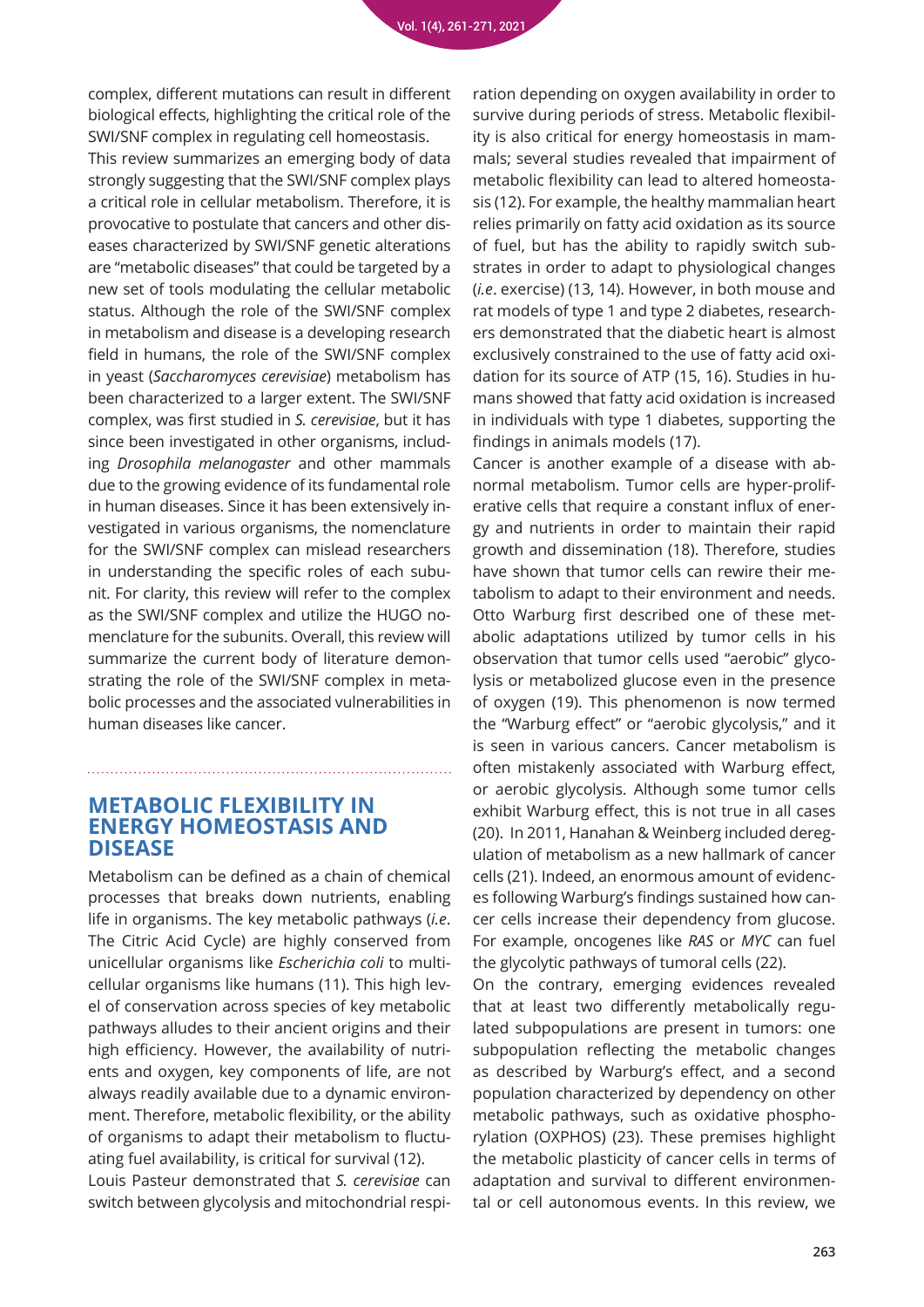will summarize the different metabolic roles of the SWI/SNF complex described in recent studies.

#### **THE SWI/SNF COMPLEX REGULATES CARBON FLEXIBILITY**

The genes encoding the different subunits of the complex were first revealed in screens for mating type switching and sucrose metabolism in *S. cerevisiae*, providing the first evidence of the involvement of the SWI/SNF complex in carbohydrate metabolism. This genetic screen identified five new sucrose non-fermenting (Snf) alleles, Snf2, Snf3, Snf4, Snf5, and Snf6 in addition to Snf1 as positive regulators of *SUC2*, a member of the *SUC* gene family that encodes invertase to hydrolyze extracellular sucrose into glucose and fructose (24). Snf2 and Snf5 were later confirmed as members of the yeast SWI/SNF complex. Both Snf2 (BRG/BRM) and Snf5 (SMARCB1) also have mammalian homologs that are implicated in human diseases.

Hypoxia is one of the most studied environmental stresses impacting cellular metabolism and general homeostasis, depleting ATP reserves and altering carbohydrate metabolism (25). Interestingly, a study by Burgain and colleagues demonstrated that *Candida albicans* (*C. albicans*) with Snf5 (also called SMARCB1) mutations cannot grow on alternative carbon sources in hypoxia. However, the mutants can grow normally on fermentable carbohydrates like glucose and fructose (26). The authors determined that Snf5 is required for survival in hypoxia via regulation of carbon flexibility, ultimately concluding that the SWI/SNF complex is a master regulator that connects the oxygen-sensing machinery with carbon utilization in *C. albicans*. The metabolic phenotypes seen in SWI/SNF mutants in *S. cerevisiae* previously described suggest that the role of SWI/SNF is to maintain overall carbohydrates homeostasis by regulating metabolic pathways. As eluded in *S. cerevisiae* and *C. albicans*, the SWI/SNF complex probably plays a critical role in carbon flexibility in humans as well, and the loss of this flexibility leads to various metabolic vulnerabilities that can be exploited therapeutically as it will be summarized in the following. Depending on the availability of nutrients and oxygen in the tumor microenvironment, the loss of the SWI/SNF complex can possibly manifest into different metabolic phenotypes in a context-dependent manner such as tissue type, timing, and energy requirements.

#### **THE SWI/SNF COMPLEX IN OXPHOS**

Recent reports suggest that several cancers with inactivating mutations of the SWI/SNF complex subunits are dependent on OXPHOS. An analysis of RNA-sequencing data from The Cancer Genome Atlas (TCGA) project of human lung adenocarcinoma tumors revealed that the most enriched pathway in tumors with *SMARCA4* and *ARID1A* mutations is the oxidative phosphorylation pathway (27). In this study, Lissanu and colleagues found that metabolic genes, such as peroxisome proliferator-activated receptor-gamma coactivator (PGC1-α), mitochondrial ATP synthase F0 complex subunit *ATP5L*, and genes involved in oxidative stress response, including glutathione S-transferase *GSTO7* and *GSTO1,* were enriched in lung adenocarcinoma tumors with *SMARCA4* and *ARID1A* mutations. PGC1-α is known to drive mitochondrial respiration and biogenesis, and shRNA mediated knockdown of PGC1-α in a *SMARCA4*-deficient lung cancer cell line was significantly detrimental to their growth in colony formation assays whereas, re-expression of *SMARCA4* reversed the phenotype, confirming its dependency on *SMARCA4 (27)*.

In the same study, it was demonstrated that tumors derived from a KPS (*Kras*<sup>LSLG12D/WT</sup>, p53<sup>fl/fl</sup>, *Smarca4*fl/fl) *Smarca4*-deficient genetically engineered mouse model displayed enriched OXPHOS based on gene enrichment analysis (GSEA) compared to tumors derived from the KP (*Kras*LSLG12D/WT, p53<sup>fl/fl</sup>) mouse model, providing further evidence of the role of *Smarca4* in regulating OXPHOS (27). They also demonstrated, using a novel inhibitor of mitochondrial complex I (IACS-010759), that cancer cell lines and xenografts with inactivating mutations in a subunit of the SWI/SNF complex (either *SMARCA4* or *ARID1A*) were more sensitive to inhibition of OXPHOS in comparison to their wild-type counterparts. These results highlight the fact that the loss of SWI/SNF complex members confers a unique metabolic vulnerability that can be exploited to treat cancers with these mutations.

#### **THE SWI/SNF COMPLEX REGULATES FATTY ACID OXIDATION/LIPID METABOLISM**

Interestingly, PGC1-α is implicated in the interaction with the SWI/SNF complex by independent studies. A genome-wide coactivation screen in mouse livers identified BAF60a (SMARCD1), a member of the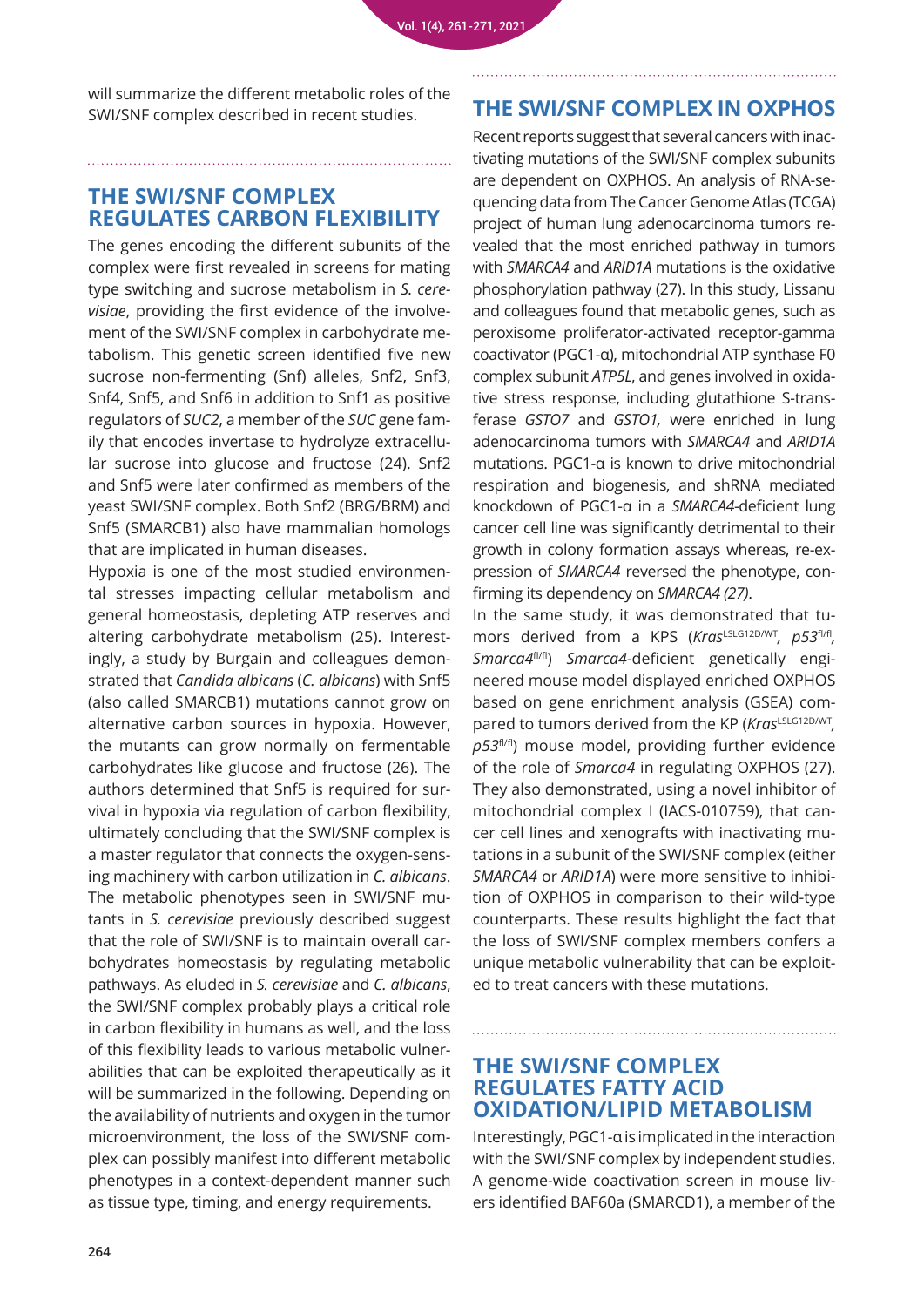SWI/SNF complex, to have nearly overlapping activity to PGC-1α (28). Further investigation revealed that BAF60a increases the mitochondrial DNA content, the expression levels of respiratory complex proteins, and fatty acid β-oxidation genes. Li and colleagues showed that BAF60a and PGC-1α interacted in the cell, and co-immunoprecipitation (IP) studies revealed that PGC-1α associated with BRG1 and BAF53a, two other members of the SWI/ SNF complex, in addition to BAF60a. Pharmacological activation of peroxisome proliferator-activated receptor α (PPARα), which interacts with PGC-1α to regulate fatty acid oxidation, amplified the activation of fatty acid β-oxidation genes by BAF60a.

RNAi knockdown studies in the liver of fasted mice showed that the livers of BAF60a-deficient mice had impaired fatty acid oxidation with larger fat droplets, based on Oil Red O staining, increased free fatty acids, and a 2-fold increase in triglycerides (TG) content (28). Chromatin immunoprecipitation (ChIP)-qPCR analysis also revealed that BAF60a recruitment to the FAO promoters during fasting in mice are significantly compromised in PGC1-α deficient murine livers, suggesting that PGC1-α is required for mediating the recruitment of BAF60a to the FAO gene promoters in liver (28). Similarly, Meng and colleagues showed in a mouse model with conditional BAF60a deficiency in the liver that BAF60a plays a role in mediating plasma cholesterol levels in response to diet. Also, BA-F60a inactivation protected mice from diet-induced hypercholesterolemia and atherosclerosis (29). Together, the results of this study provided evidence of the role of the SWI/SNF complex in promoting fatty acid oxidation and hepatic lipid metabolism, particularly during metabolic stress such as fasting, via the PGC-1α/PPARα molecular pathway.

#### **THE SWI/SNF COMPLEX IN GLUCOSE SENSING AND METABOLISM**

Lissanu and colleagues also observed that removal of glucose from the growth media augmented the effects of OXPHOS inhibition in lung tumor cell lines deficient in SMARCA4, and reconstitution of SMARCA4 was able to prevent cell death by glucose deprivation in A549 and H1299 cells. (27) These results lead the investigators to speculate that SMARCA4 might have a broader role in energy-deprivation-induced stress. This result is reminiscent of studies in *S. cerevisiae* and *C. albi-*

*cans* that demonstrated the role of the SWI/SNF complex in regulating carbohydrate metabolism. In these studies, investigators showed that opportunistic organisms like yeast and fungus with SWI/ SNF inactivating mutations had impaired carbohydrate metabolism and flexibility (24, 26, 30, 31).

Meng and colleagues also demonstrated that BAF60c (SMARCD3) is involved in coordinating muscle adaptation to high endurance exercise through the PGC1-α pathway by regulating glycolytic and oxidative metabolism (32). Specifically, they showed that BAF60c is required in skeletal muscle for maintaining glycolytic capacity to improve glucose homeostasis through the Deptor-mediated AKT pathway (33). Another study by Meng and colleagues also showed that the SWI/SNF complex is an important glucose sensor in myocytes through the Baf60c-Deptor-AKT signaling axis (34). Together, these studies suggest that human cancers with inactivating mutations of the SWI/SNF complex also lack carbohydrate flexibility and might be exceptionally vulnerable to glucose deprivation.

#### **SWI/SNF MUTATIONS AND ABNORMAL GLYCOGEN ACCUMULATION**

Glycogen turnover is a critical part of cellular metabolic adaptation to environmental stress caused by activities such as high-intensity exercise (35). The breakdown of glycogen releases glucose-1-phosphate that is converted into glucose-6-phosphate, which then enters glycolysis or the pentose phosphate pathway (PPP) (36). Considering that several malignancies utilize glycolysis to support rapid proliferation, glycogen turnover may be a key player in their pathogenesis. If glucose-6-phosophate enters PPP, it contributes to several essential metabolic activities including the generation of nucleotides, NADPH, amino acid synthesis, lipid synthesis, and reactive oxygen species (ROS) scavenging molecules that help maintain cell homeostasis and growth (37). The presence of abnormal glycogen metabolism has been described in tumors, and its potential importance in cancer pathophysiology is acknowledged, although it is still not clearly understood (38). Studies have reported that glycogen storage is inversely correlated with tumor proliferation, suggesting that it may be utilized as a fuel to support tumor growth (39). The accumulation of glycogen in both cancer and non-cancer cells has been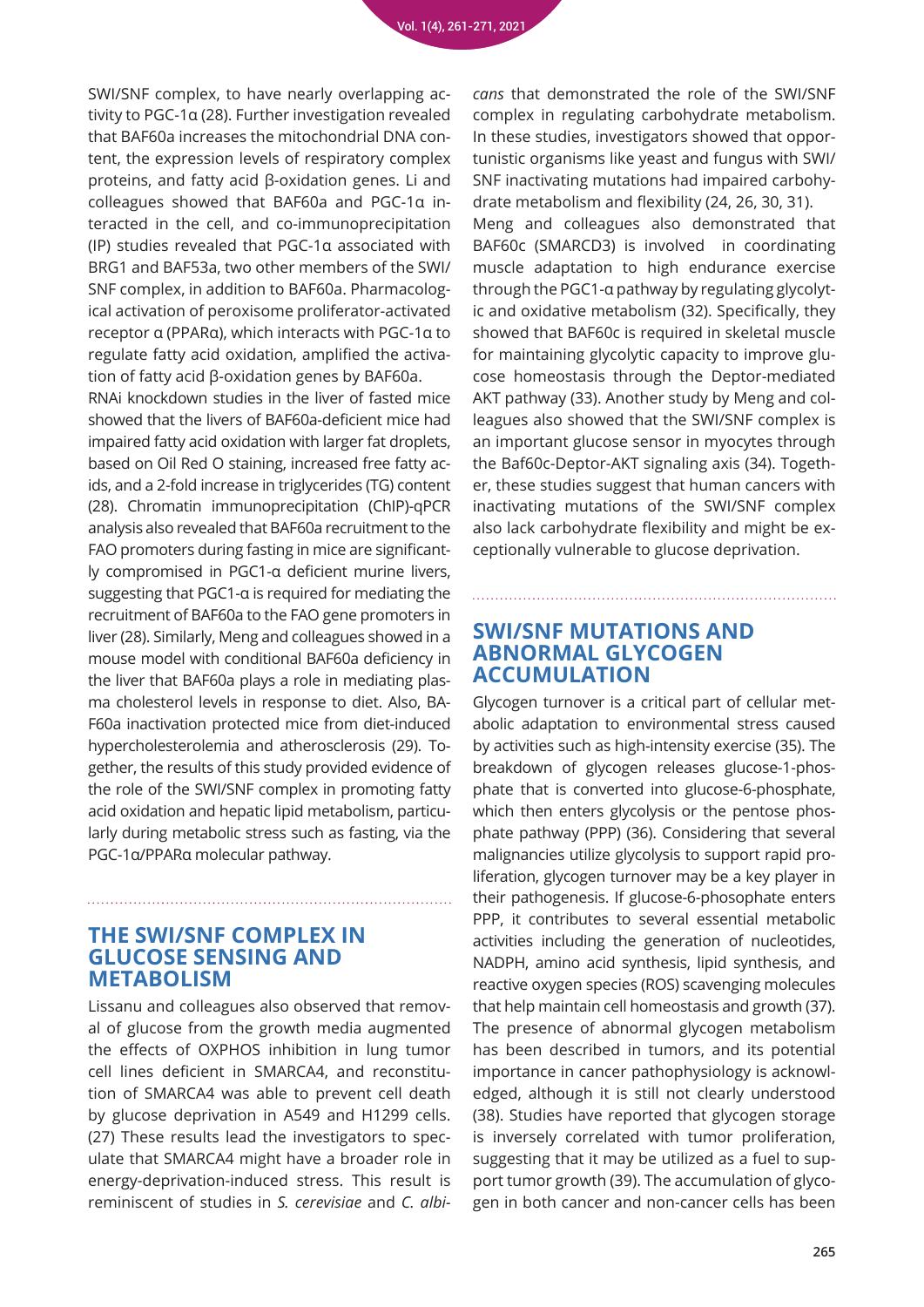reported in hypoxic conditions as well (40-44). A study by Favoro *et al.* demonstrated that glycogen levels are increased in the hypoxic areas of tumors and are induced by bevacizumab, an inhibitor of angiogenesis (37). This study reported that upon hypoxia (0.1% O<sub>2</sub>) *in vitro* there was an initial rapid accumulation of glycogen (24 hours of hypoxia) followed by a decline (72 hours of hypoxia) in U87 (glioblastoma), MCF-7 (breast), and HCT116 (colon) cancer cell lines,. Accordingly, GYS1 (glycogen synthase stores glycogen) increased initially, but gradually declined after prolonged hypoxia (72 hours), while PYGL (glycogen phosphorylase breaks down glycogen in the cytosol) gradually increased and peaked at 72 hours of hypoxia. The depletion of PYGL led to a decrease in proliferation, induced p53-dependent senescence, and increased glycogen and ROS, suggesting that glycogen breakdown is required for free radical protection and growth in hypoxia. This study also showed that glucose utilization through glycogen is necessary for optimum expansion of proliferating cancer cells (37). Cumulatively, these findings highlight the importance of glycogen turnover in cancer pathogenesis and progression, especially in the context of hypoxia.

In particular, "clear cell carcinomas" derive their name from the presence of large, clear vacuoles in their cytoplasm that result from the extraction of glycogen during histological processing. It is noteworthy that cancers of the clear cell sub-type are characterized by aberrations in the SWI/SNF complex. A study by Steinberg and colleagues investigated the glucose metabolism in different clear cell cancers and showed that cancers with the clear cell phenotype have increased levels of glycogen, glucose-6-phosphate, andglycolytic activity, and a reduced gluconeogenesis (45). Another study by Wang and colleagues demonstrated that CARM1, an arginine methyltransferase, methylates BAF155, a core member of the SWI/SNF complex (46). Interestingly, a separate study showed that CARM1 is required for glycogen gene expression program in skeletal muscles (47). Together, these observations lead Delattre and colleagues to postulate that alterations in the SWI/SNF complex "induce excessive glycogen accumulation as a consequence of abnormal carbohydrate metabolism" (48). Delattre further speculated that the clear cell phenotype might be indicative of SWI/SNF aberrations in other rare tumors with this histotype that have not yet been characterized in large-scale genomic studies.

Interestingly, this phenomenon is well described in *S. cerevisiae* yeast, providing potential insight into the role of SWI/SNF in metabolic regulation of glycogen metabolism. In the presence of abundant glucose, *S. cerevisiae* will generate ATP via glycolysis. However, when glucose is exhausted, ATP levels decrease and AMP levels increase, resulting in a high AMP/ATP ratio that activates Snf1 kinase (AMP-activated protein kinase (AMPK) in humans) (49). In this state, *S. cerevisiae* cells grow slower and accumulate glycogen as a carbohydrate reserve before glucose, their preferred carbon source, is completely depleted. Studies demonstrated that the addition of glucose will cause *S. cerevisiae* to switch back to their preferred glycolytic metabolism (50). Mutant *S. cerevisiae* defective in *Snf1* are known to not accumulate glycogen (51). Similarly in mammals, mice with liver specific embryonic loss of *Snf5* (*SMARCB1* in humans), a core member of the SWI/SNF complex, died prematurely due to severe hypoglycemia, and were not able to store glycogen properly in their cells (52). These results provide evidence that glycogen accumulation is an adaptation mechanism to stress such as nutrient deprivation that is likely modulated by the SWI/ SNF complex.

#### **THE SWI/SNF COMPLEX IN GLUTATHIONE METABOLISM/ OXIDATIVE STRESS RESPONSE**

Ogiwara and colleagues demonstrated that SWI/ SNF mutations in cancer caused a vulnerability to inhibition of the antioxidant glutathione (53). In this study, Ogiwara and colleagues used a drug sensitivity screen in parental HCT116 colon cancer cells and HCT116 with ARID1A-knockout to identify PRIMA-1 (APR-017), an inhibitor of glutathione, as a compound that inhibited the growth of ARID1A-deficient HCT116 colon cancer cells. They also measured a corresponding increase in ROS in ARID1A-deficient colon cancer cell lines in comparison to ARID1A-proficient colon cancer cell lines. Additionally, *SLC7A11* gene expression was significantly decreased in ARI-D1A-deficient cancer cells, and a chromatin immunoprecipitation (ChIP) assay showed that ARID1A localized at the transcription start site of *SLC7A11* in ARID1A wild-type cells. Further investigations using gas chromatography/mass spectrometry identified that cysteine was enriched greater than 2-fold in ARID1A-deficient cancer cells, and re-expression of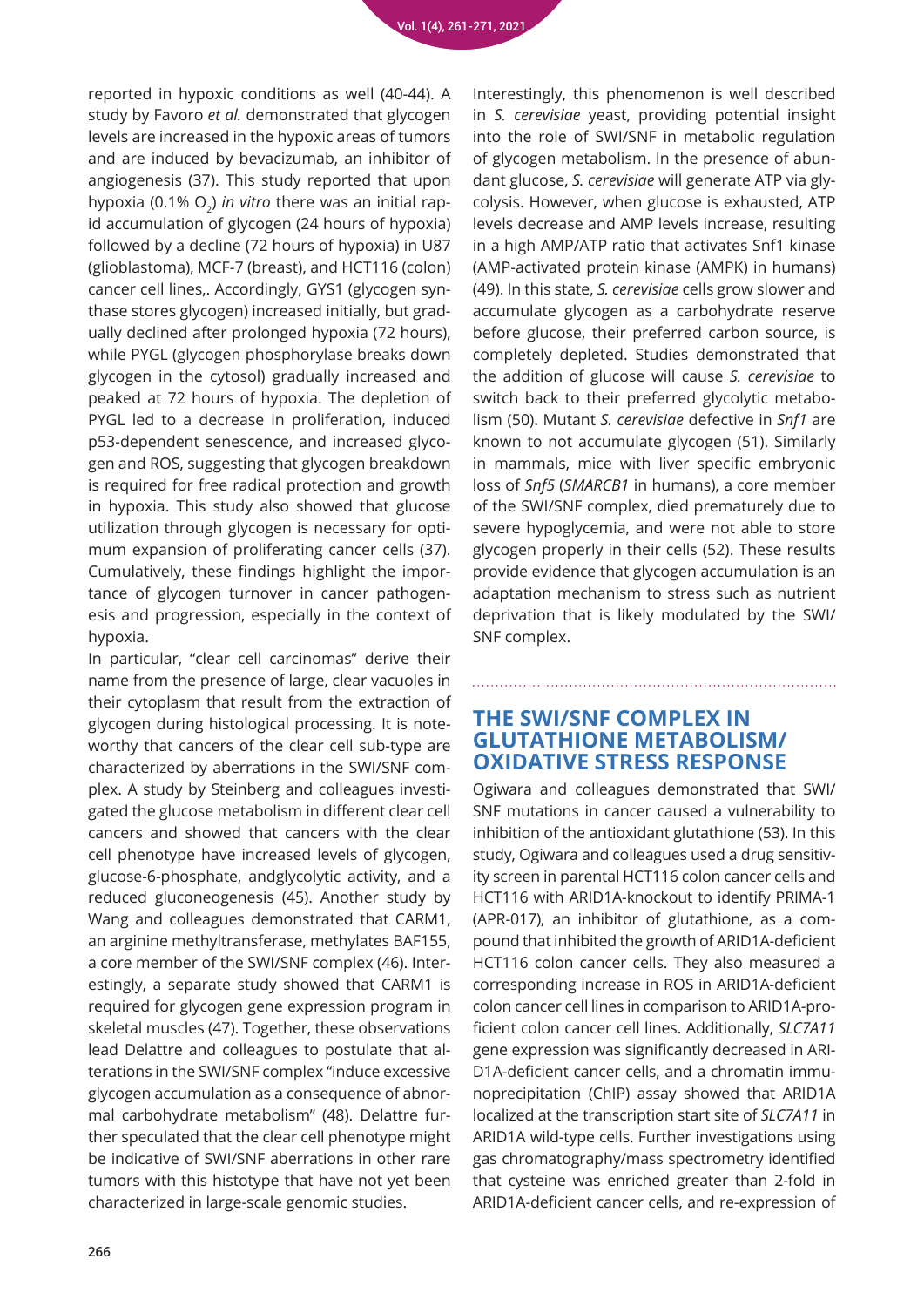SLC7A11 decreased sensitivity of ARID1A-deficient cancer cells to inhibition of glutathione. Studies in ARID1A deficient patient-derived cancer cells confirmed their findings *in vitro*. Altogether, these results lead Ogiwara and colleagues to conclude that ARID1A regulates the balance between basal glutathione levels and ROS through *SLC7A11*.

In another study, Sun and colleagues demonstrated that ARID1A promoted liver cancer initiation by increasing the levels of ROS (54). Gene set enrichment analysis (GSEA) of ARID1A overexpression versus ARID1A-deficiency in non-malignant mouse livers showed that Hnf4a, which drives the transcription of *CYP450* genes, was enriched in livers with ARID1A overexpression. Similarly, ARID1A-overexpression in non-malignant livers correlated with increased enrichment of *CYP450* genes, a superfamily of monooxygenases that oxidize metabolites, while ARID1A-deficiency was associated with a decrease in *CYP450* genes. They demonstrated that ARID1A promoted liver cancer initiation by stimulating ROS production via the regulation of *Cyp2e1* expression. In addition, they showed that suppression of Cyp2e1 after ARID1A ablation reduced oxidative stress and tumorigenesis in mice, validating that the SWI/SNF complex plays a critical role in regulating oxidative stress. This study showed that SWI/ SNF mutations had context-dependent oncogenic and tumor suppressor functions.

#### **THE SWI/SNF COMPLEX IN PROTEOTOXIC STRESS**

Few studies recently highlighted a role for the SWI/ SNF complex in regulating protein homeostasis. A study by Carugo and colleagues demonstrated that ablation of *SMARCB1* in embryonic livers of mice lead to malignant rhabdoid tumors (MRT) characterized by increased endoplasmic reticulum (ER) stress to unfolded protein response (UPR) and autophagy (55). They demonstrated, using novel embryonic mosaic mouse models of MRT, that SMARCB1-deficient tumors are sensitive to combinatorial inhibition of the proteasome machinery and autophagy pathways using bortezomib/ ixazomib and Chloroquine, respectively. They also showed that p53 and MYC mRNA were enriched in SMARCB1-deficient tumors, and they went on to demonstrate that inhibition of the proteostatic arm of p53 leads to tumor regression in the context of SMARCB1-deficiency. Similarly, pancreatic ad-

enocarcinomas characterized by downregulation of *SMARCB1* and other members of the SWI/SNF complex resulted in undifferentiated/sarcoma-like transformation with aggressive behavior (56, 57). Upon *SMARCB1* downregulation, pancreatic cancer cells exhibited a defective regulation of proteostasis; such disruption of the proteostatic equilibrium leads to specific vulnerabilities of mesenchymal pancreatic cancer cells that can be exploited therapeutically with clinically available drugs (56, 57). These results demonstrated yet another way in which SWI/SNF mutations lead to metabolic abnormalities and vulnerabilities in cancer that can be targeted therapeutically. Altogether, these studies support prior reports showing how mutations in the SWI/SNF complex initially play tumor suppressor roles in tumor initiation but have additional functions in tumor maintenance in a context-dependent manner.

#### **THERAPEUTIC IMPLICATIONS OF SWI/SNF ALTERATIONS IN CANCER**

The aforementioned molecular mechanisms and vulnerabilities following alterations of members of the SWI/SNF complex open potential new opportunities for clinical translation (**table I**). In particular, targeting of metabolic pathways with highly selective compounds might be a feasible and impactful therapeutic intervention. For example, Carugo and colleagues demonstrated that ixazomib and bortezomib (FDA approved drugs), specifically targeting proteasome machinery, strongly affect cell vitality and growth of SMARCB1 deleted tumors; this pharmacological setting is now tested in clinical trials for SMARCB1 deleted urological malignancies (NCT03587662). Similarly, Lissanu and colleagues showed that SMARCA4 mutated cells are more sensitive to OXPHOS inhibition and inhibitors of OX-PHOS are being tested on numerous cancer types (NCT03291938). Finally, ovarian cancer cells with inactivation for ARID1A have been described to be more dependent on glutamine metabolism rendering this particular tumor more sensitive to GLS1 inhibition via CB-839, a clinically available glutaminase inhibitor (58). Taken together, these literature data strongly encourage future research on specific metabolic vulnerabilities of SWI/SNF dysfunctional tumors, whereas metabolic targeted therapy can be applied as a single treatment regimen or in combination with cytotoxic chemotherapy.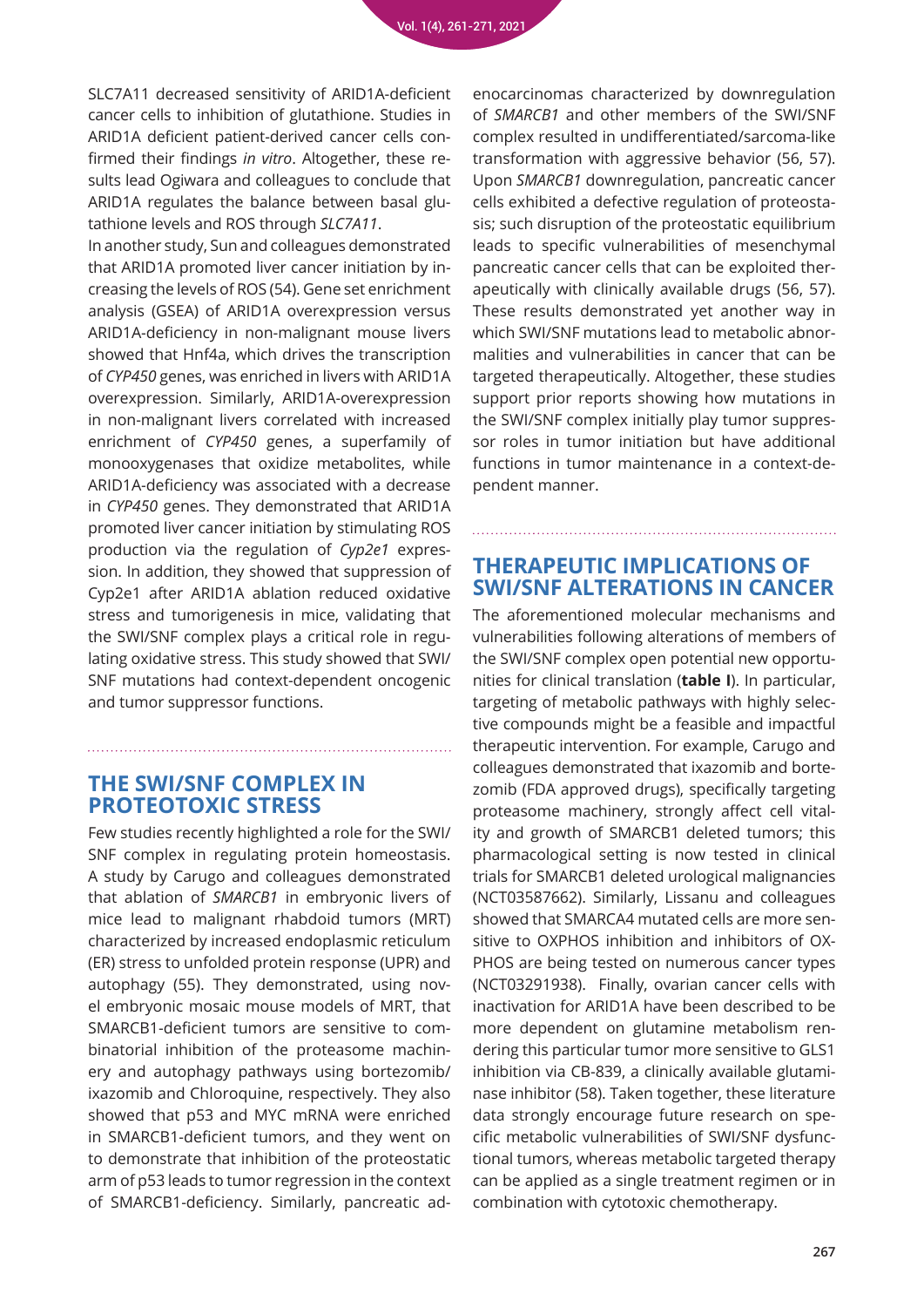

| <b>SUBUNIT</b>                 | <b>SPECIES</b>                | <b>ORGAN/DISEASE</b>                                      | <b>VULNERABILITY</b>                                   | <b>REFERENCE</b>              |
|--------------------------------|-------------------------------|-----------------------------------------------------------|--------------------------------------------------------|-------------------------------|
| Snf2 (hBRM) /Snf5<br>(Smarcb1) | Saccharomyces<br>cerevisiae   | N/A                                                       | glucose/carbohydrate<br>metabolism                     | Neigeborn and<br>Carlson 1984 |
| Snf5 (Smarcb1)                 | Candida albicans              | N/A                                                       | glucose/carbohydrate<br>metabolism in hypoxia          | Burgain 2019                  |
| SMARCA4/ARID1A                 | Homo sapiens                  | lung<br>adenocarcinoma                                    | <b>OXPHOS</b>                                          | Lissanu 2018                  |
| Baf60a                         | Mus musculus                  | liver                                                     | fatty acid oxidation                                   | Li 2008                       |
| Baf60a                         | Mus musculus                  | liver                                                     | plasma cholesterol                                     | <b>Meng 2015</b>              |
| SMARCA4                        | Homo sapiens                  | lung<br>adenocarcinoma                                    | glucose metabolism                                     | Lissanu 2018                  |
| Baf60c (encoded by<br>SMARCD3) | Mus musculus                  | muscle                                                    | glucose homeostasis                                    | <b>Meng 2013</b>              |
| <b>Baf155</b>                  | Homo sapiens                  | breast cancer cells                                       | glycogen metabolism                                    | <b>Wang 2014</b>              |
| ARID1A                         | Homo sapiens,<br>Mus musculus | ovarian clear cell<br>carcinomas, non-<br>malignant liver | glutathione<br>metabolism/oxidative<br>stress response | Sun 2017, Ogiwara<br>2019     |
| SMARCB1, ARID1A                | Homo sapiens,<br>Mus musculus | malignant<br>rhabdoid tumors,<br>pancreatic cancer        | proteotoxic stress                                     | Carugo 2019,<br>Tomihara 2021 |

**Table III***. SWI/SNF mutations and metabolic vulnerabilities.* 

#### **CONCLUSIONS**

We have summarized in this review how SWI/SNF mutations in diseases like cancer lead to metabolic dysregulations that could be targeted therapeutically. SMARCB1 and other SWI/SNF subunits have been shown to be tumor suppressors in cancer. However, we highlighted how mutations in the SWI/ SNF complex subunits can have context-dependent functions in tumor initiation, tumor progression and maintenance. Such mechanisms of tumor progression appear to be unique metabolic adaptations that can be targeted for the treatment of cancer.

Paralleling molecular and functional studies in *S.* 



**Figure 2***. Schematic of SWI/SNF subunits that have known metabolic regulatory roles*

*cerevisiae* with human pathology demonstrates the importance of the SWI/SNF complex in regulating metabolic adaptations that are critical for survival in an environment that has fluctuating resources like oxygen and nutrients (**figure 2**). Cancer cells due to their abnormal proliferative capacity also have a high energy demand that requires metabolic adaptation mechanisms to support their rapid expansion. Based on the literature we have summarized in this review, the SWI/SNF complex appears to play a multifaceted role in regulating metabolism from glucose to protein homeostasis in higher eukaryotes like humans in addition to *S. cerevisiae*, and mutations in the complex lead to metabolic dysregulations that enable rapidly dividing cells to survive in microenvironments with limited or depleting resources. However, as all of these studies have demonstrated, these metabolic adaptations, which are initially beneficial to proliferating tumor cells, are also the Achilles' heel of cancers with SWI/SNF mutations, as Gorrini described it (59). Therefore, we conclude that cancers and other diseases that are characterized by SWI/ SNF mutations are metabolic diseases, and future therapies should focus on targeting the unique metabolic vulnerabilities associated with SWI/SNF complex mutations.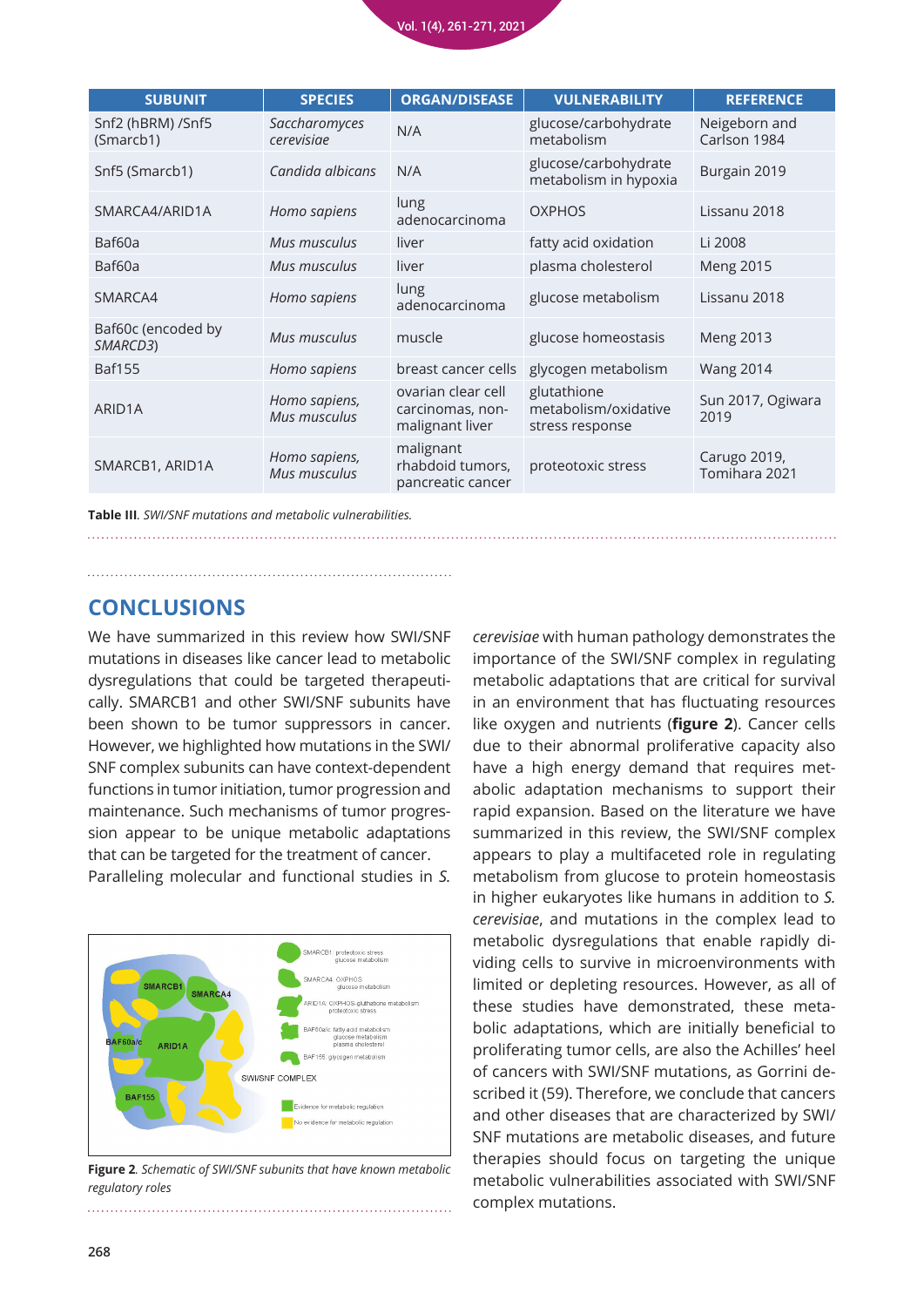## **ETHICS**

#### **Fundings**

GG was supported by the Barbara Massie Memorial Fund, the MDACC Moonshot FIT Program, the Bruce Krier Endowment Fund, and the Lyda Hill Foundation.

#### **Conflict of interests**

The authors have declared no conflict of interests.

#### **Avalability of data and material**

No datasets were generated or analyzed during the current study.

#### **Authors' contribution**

Writing including the original draft, review, and editing was performed by MS, LP, and GG. Writing including review and editing was performed by MS, LP, and GG. Figures preparation was performed by MS and LP. This work was supervised by GG and AS. All authors have read and agreed to the published version of the manuscript.

#### **Ethical approval**

N/A

**Consent to participate** N/A

## **REFERENCES**

- 1. [Wilson BG, Roberts CW. SWI/SNF nucleosome](https://pubmed.ncbi.nlm.nih.gov/21654818/)  remodellers and cancer. Nat Rev Cancer 2011;11(7):481-92.
- 2. Saha A, Wittmeyer J, Cairns BR. Chromatin remod[elling: the industrial revolution of DNA around](https://pubmed.ncbi.nlm.nih.gov/16723979/)  histones. Nat Rev Mol Cell Biol 2006;7(6):437-47.
- 3. [Alessio N, Squillaro T, Cipollaro M, Bagella L,](https://pubmed.ncbi.nlm.nih.gov/20697355/)  Giordano A, Galderisi U. The BRG1 ATPase of chromatin remodeling complexes is involved in modulation of mesenchymal stem cell senescence through RB-P53 pathways. Oncogene 2010;29(40):5452-63.
- 4. [Bultman S, Gebuhr T, Yee D, et al. A Brg1 null](https://pubmed.ncbi.nlm.nih.gov/11163203/)  mutation in the mouse reveals functional differences among mammalian SWI/SNF complexes. Mole Cell 2000;6(6):1287-95.
- 5. [Napolitano MA, Cipollaro M, Cascino A, Melone](https://pubmed.ncbi.nlm.nih.gov/17666433/)  MA, Giordano A, Galderisi U. Brg1 chromatin remodeling factor is involved in cell growth arrest, apoptosis and senescence of rat mesenchymal stem cells. J Cell Sci 2007;120(16):2904-11.
- 6. Versteege I, Sevenet N, Lange J, et al. Truncat[ing mutations of hSNF5/INI1 in aggressive pae](https://pubmed.ncbi.nlm.nih.gov/9671307/)diatric cancer. Nature 1998;394(6689):203-6.
- 7. [Kadoch C, Crabtree GR. Mammalian SWI/SNF](https://pubmed.ncbi.nlm.nih.gov/26601204/)  chromatin remodeling complexes and cancer: Mechanistic insights gained from human genomics. Sci adv 2015;1(5):e1500447.
- 8. [Hodges C, Kirkland JG, Crabtree GR. The many](https://pubmed.ncbi.nlm.nih.gov/27413115/)  roles of BAF (mSWI/SNF) and PBAF complexes in cancer. Cold Spring Harbor perspectives in

[medicine 2016;6\(8\):a026930.](https://pubmed.ncbi.nlm.nih.gov/27413115/)

- 9. [Kadoch C, Hargreaves DC, Hodges C, et al.](https://pubmed.ncbi.nlm.nih.gov/23644491/)  Proteomic and bioinformatic analysis of mammalian SWI/SNF complexes identifies extensive roles in human malignancy. Nature Gen 2013;45(6):592-601.
- 10. [Wang W, Côté J, Xue Y, et al. Purification and](https://pubmed.ncbi.nlm.nih.gov/8895581/)  biochemical heterogeneity of the mammalian SWI-SNF complex. The EMBO J 1996;15(19):5370-82.
- 11. [Peregrín-Alvarez JM, Sanford C, Parkinson J.](https://pubmed.ncbi.nlm.nih.gov/19523219/)  The conservation and evolutionary modularity of metabolism. Genome Biol 2009;10(6):R63-R.
- 12. Goodpaster BH, Sparks LM. Metabolic Flex[ibility in Health and Disease. Cell metabol](https://pubmed.ncbi.nlm.nih.gov/28467922/)  2017;25(5):1027-36.
- 13. Duncan JG. Peroxisome proliferator activat[ed receptor-alpha \(PPARα\) and PPAR gamma](https://pubmed.ncbi.nlm.nih.gov/21286700/)  coactivator-1alpha (PGC-1α) regulation of cardiac metabolism in diabetes. Pediatr Cardiol 2011;32(3):323-8.
- 14. Neely J, Rovetto Ma, Oram J. Myocardial utili[zation of carbohydrate and lipids. Progress in](https://pubmed.ncbi.nlm.nih.gov/4564017/)  cardiovascular diseases 1972;15(3):289-329.
- 15. [Belke DD, Larsen TS, Gibbs EM, Severson DL.](https://pubmed.ncbi.nlm.nih.gov/11052966/)  Altered metabolism causes cardiac dysfunction in perfused hearts from diabetic (db/ db) mice. Am J Physiol-Endocrinol Metabol 2000;279(5):E1104-E13.
- 16. Gamble J, Lopaschuk GD. Glycolysis and glu[cose oxidation during reperfusion of ischemic](https://pubmed.ncbi.nlm.nih.gov/8280788/)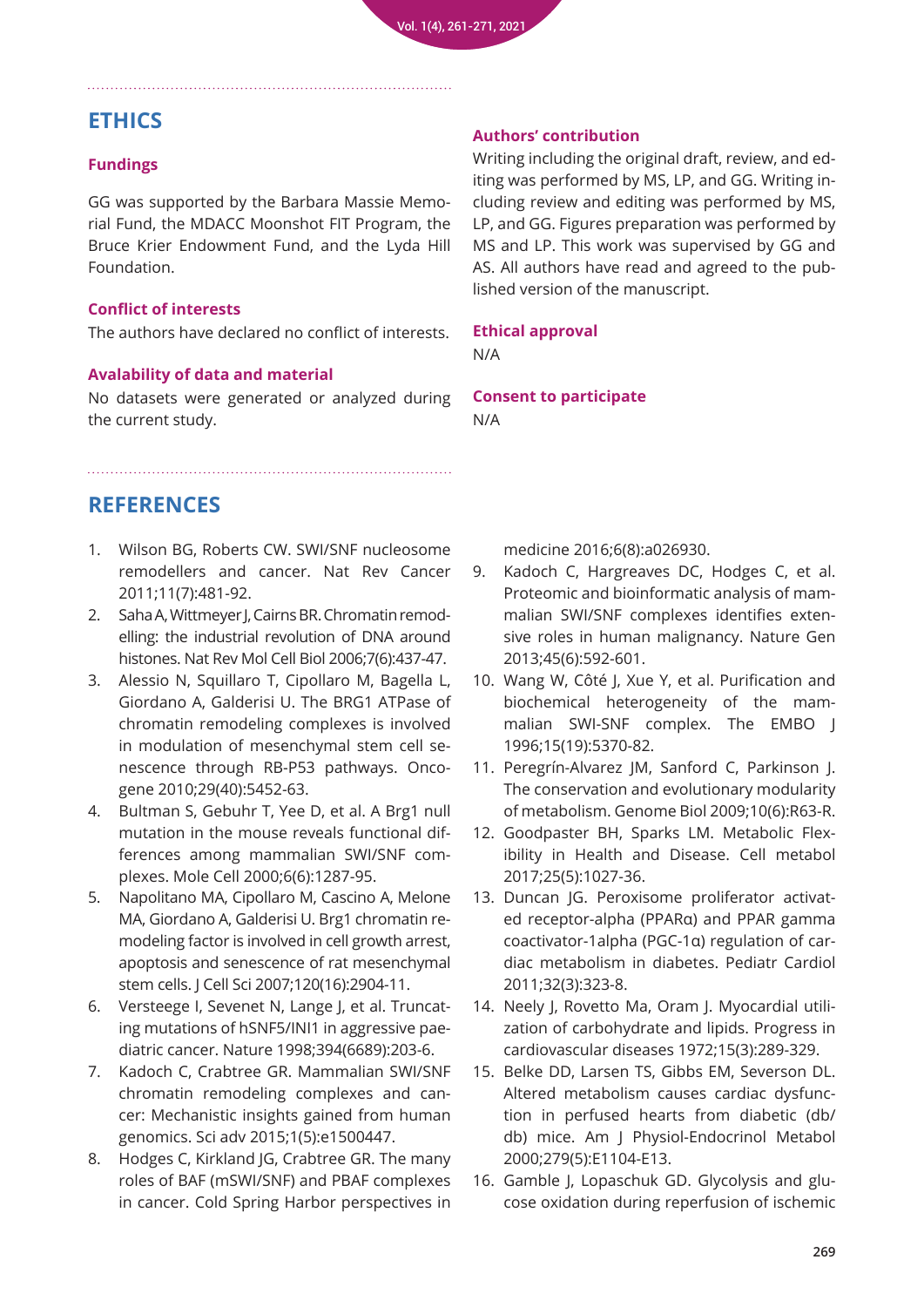hearts from diabetic rats. Biochimica et Bio[physica Acta \(BBA\)-Molecular Basis of Disease](https://pubmed.ncbi.nlm.nih.gov/8280788/)  1994;1225(2):191-9.

- 17. Herrero P, Peterson LR, McGill JB, et al. In[creased myocardial fatty acid metabolism in](https://pubmed.ncbi.nlm.nih.gov/16458143/)  patients with type 1 diabetes mellitus. J Am College Cardiol 2006;47(3):598-604.
- 18. [Zhu J, Thompson CB. Metabolic regulation of](https://pubmed.ncbi.nlm.nih.gov/30976106/)  cell growth and proliferation. Nat Rev Mol cell biol 2019;20(7):436-50.
- 19. [Warburg O. The metabolism of carcinoma](https://www.semanticscholar.org/paper/The-Metabolism-of-Carcinoma-Cells-Warburg/323780a8a4e4b0957d50412bdd1a1e95bfde6ce1)  cells. J Canc Res 1925;9(1):148-63.
- 20. [Semenza GL. Tumor metabolism: cancer](https://pubmed.ncbi.nlm.nih.gov/19033652/)  cells give and take lactate. J clin investigation 2008;118(12):3835-7.
- 21. [Hanahan D, Weinberg RA. Hallmarks of cancer:](https://pubmed.ncbi.nlm.nih.gov/21376230/)  the next generation. Cell 2011;144(5):646-74.
- 22. DeBerardinis RJ, Lum JJ, Hatzivassiliou G, Thompson CB. The biology of cancer: metabolic reprogramming fuels cell growth and proliferation. Cell metabolism 2008;7(1):11-20.
- 23. Viale A, Pettazzoni P, Lyssiotis CA, et al. Onco[gene ablation-resistant pancreatic cancer cells](https://pubmed.ncbi.nlm.nih.gov/25119024/)  depend on mitochondrial function. Nature 2014;514(7524):628-32.
- 24. [Neigeborn L, Carlson M. Genes affecting the](https://pubmed.ncbi.nlm.nih.gov/6392017/)  regulation of SUC2 gene expression by glucose repression in Saccharomyces cerevisiae. Genetics 1984;108(4):845-58.
- 25. Semenza GL. Regulation of mammalian O2 homeostasis by hypoxia-inducible factor 1. An[nual review of cell and developmental biology](https://pubmed.ncbi.nlm.nih.gov/10611972/)  1999;15(1):551-78.
- 26. Burgain A, Pic E, Markey L, Tebbji F, Kumamoto CA, Sellam A. A novel genetic circuit[ry governing hypoxic metabolic flexibility,](https://pubmed.ncbi.nlm.nih.gov/31809527/)  commensalism and virulence in the fungal pathogen Candida albicans. PLoS pathogens 2019;15(12):e1007823.
- 27. [Lissanu Deribe Y, Sun Y, Terranova C, Khan](https://pubmed.ncbi.nlm.nih.gov/29892061/)  F, Martinez-Ledesma J, Gay J, et al. Mutations in the SWI/SNF complex induce a targetable dependence on oxidative phosphorylation in lung cancer. Nature med 2018;24(7):1047-57.
- 28. Li S, Liu C, Li N, et al. Genome-wide coactiva[tion analysis of PGC-1α identifies BAF60a as a](https://pubmed.ncbi.nlm.nih.gov/18680712/)  regulator of hepatic lipid metabolism. Cell metabolism 2008;8(2):105-17.
- 29. Meng ZX, Wang L, Chang L, et al. A Diet-Sensitive BAF60a-Mediated Pathway Links He[patic Bile Acid Metabolism to Cholesterol](https://pubmed.ncbi.nlm.nih.gov/26586440/)  Absorption and Atherosclerosis. Cell reports

[2015;13\(8\):1658-69.](https://pubmed.ncbi.nlm.nih.gov/26586440/)

- 30. [Abrams E, Neigeborn L, Carlson M. Molecular](https://pubmed.ncbi.nlm.nih.gov/3540598/)  analysis of SNF2 and SNF5, genes required for expression of glucose-repressible genes in Saccharomyces cerevisiae. Molecular and cellular biology 1986;6(11):3643-51.
- 31. [Carlson M, Osmond BC, Botstein D. Mutants of](https://pubmed.ncbi.nlm.nih.gov/7040163/)  yeast defective in sucrose utilization. Genetics 1981;98(1):25-40.
- 32. [Meng ZX, Tao W, Sun J, Wang Q, Mi L, Lin JD.](https://pubmed.ncbi.nlm.nih.gov/29092888/)  Uncoupling Exercise Bioenergetics From Systemic Metabolic Homeostasis by Conditional Inactivation of Baf60 in Skeletal Muscle. Diabetes 2018;67(1):85-97.
- 33. [Meng ZX, Li S, Wang L, et al. Baf60c drives](https://pubmed.ncbi.nlm.nih.gov/23563706/)  glycolytic metabolism in the muscle and improves systemic glucose homeostasis through Deptor-mediated Akt activation. Nat Med 2013;19(5):640-5.
- 34. [Meng ZX, Gong J, Chen Z, et al. Glucose Sens](https://pubmed.ncbi.nlm.nih.gov/28475869/)ing by Skeletal Myocytes Couples Nutrient Signaling to Systemic Homeostasis. Mol cell 2017;66(3):332-44.e4.
- 35. [Hearris MA, Hammond KM, Fell JM, Morton JP.](https://pubmed.ncbi.nlm.nih.gov/29498691/)  Regulation of Muscle Glycogen Metabolism during Exercise: Implications for Endurance Performance and Training Adaptations. Nutrients 2018;10(3):298.
- 36. [Roach PJ, Depaoli-Roach AA, Hurley TD, Taglia](https://pubmed.ncbi.nlm.nih.gov/22248338/)bracci VS. Glycogen and its metabolism: some new developments and old themes. Biochem J 2012;441(3):763-87.
- 37. [Favaro E, Bensaad K, Chong Mei G, et al. Glucose](https://pubmed.ncbi.nlm.nih.gov/23177934/)  Utilization via Glycogen Phosphorylase Sustains Proliferation and Prevents Premature Senescence in Cancer Cells. Cell Metab 2012;16(6):751-64.
- 38. [Zois CE, Favaro E, Harris AL. Glycogen me](https://pubmed.ncbi.nlm.nih.gov/25219323/)tabolism in cancer. Biochem Pharmacol 2014;92(1):3-11.
- 39. [Rousset M, Zweibaum A, Fogh J. Presence of](https://pubmed.ncbi.nlm.nih.gov/7459858/)  glycogen and growth-related variations in 58 cultured human tumor cell lines of various tissue origins. Cancer res 1981;41(3):1165.
- 40. [Mamedova L, Shneyvays V, Katz A, Shainberg A.](https://pubmed.ncbi.nlm.nih.gov/12962138/)  Mechanism of glycogen supercompensation in rat skeletal muscle cultures. Mol cell biochem 2003;250(1-2):11-9.
- 41. Pelletier J, Bellot G, Gounon P, Lacas-Gervais S, Pouysségur J, Mazure NM. Glycogen Synthesis is Induced in Hypoxia by the Hypoxia-Inducible Factor and Promotes Cancer Cell Survival. Frontiers Oncol 2012;2:18-.